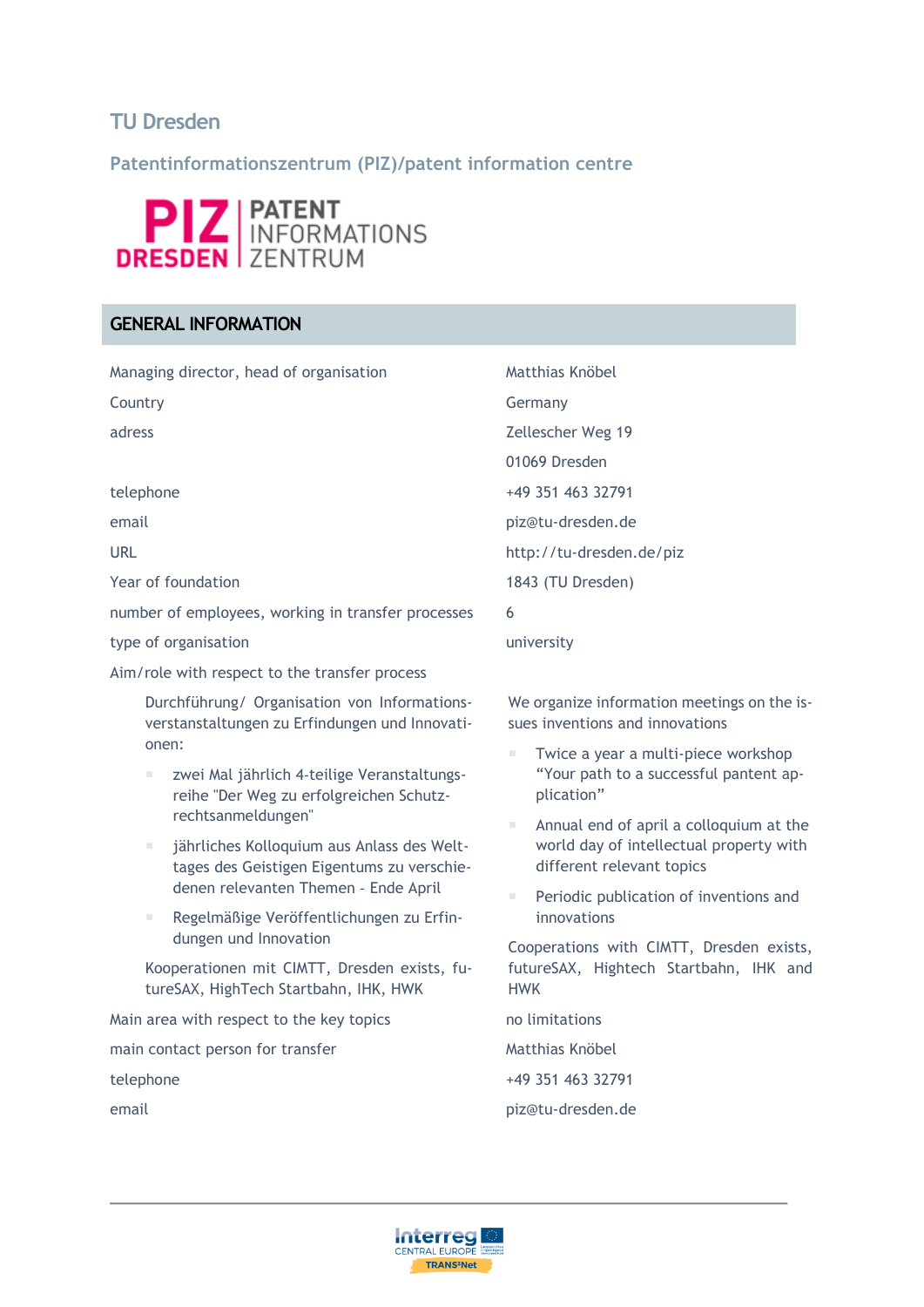# **OFFERED TRANSFER ACTIVITIES**

# **services in terms of the identification and description of innovative and economically applicable ideas**

- identification of current research results in research institutions, universities (e.g. using technology scouting): Patent and Non-Patent searches
- technology assessment according to technical, legal and economical aspects, such as technology maturity level, patentability, standard conformity, necessary licensing procedures): Patent statistics
- Seminars

# **services in terms of the dissemination of innovative and economically applicable ideas**

#### *publish and disseminate*

portfolio of patents: own patents and patents of research institutions, universities

#### *publication modes and media*

- various print media
- data-bases, online platforms, websites introducing innovative ideas
- newsletters/RSS
- brokerage events (events bringing together developers and potential users)/ meetings introducing economically applicable research results

# **services to bring together parties that could be relevant for the application of new ideas and technologies**

- implementation of visits in research institutes or enterprises
- implementation of meetings, workshops, conferences (e.g. for initiating and intensifying contacts between science and business, for discussing detail information about innovative ideas and technologies)

# **services in terms of the preparation of economic exploitation of an (innovative and economically applicable) idea/ technology**

- contract research (e.g. initiating, bringing together the potentially exchanging parties, project management)
- research cooperation
- boosting acquisition of financing or funding of the defined transfer (e.g. consulting, bringing potential partners together)

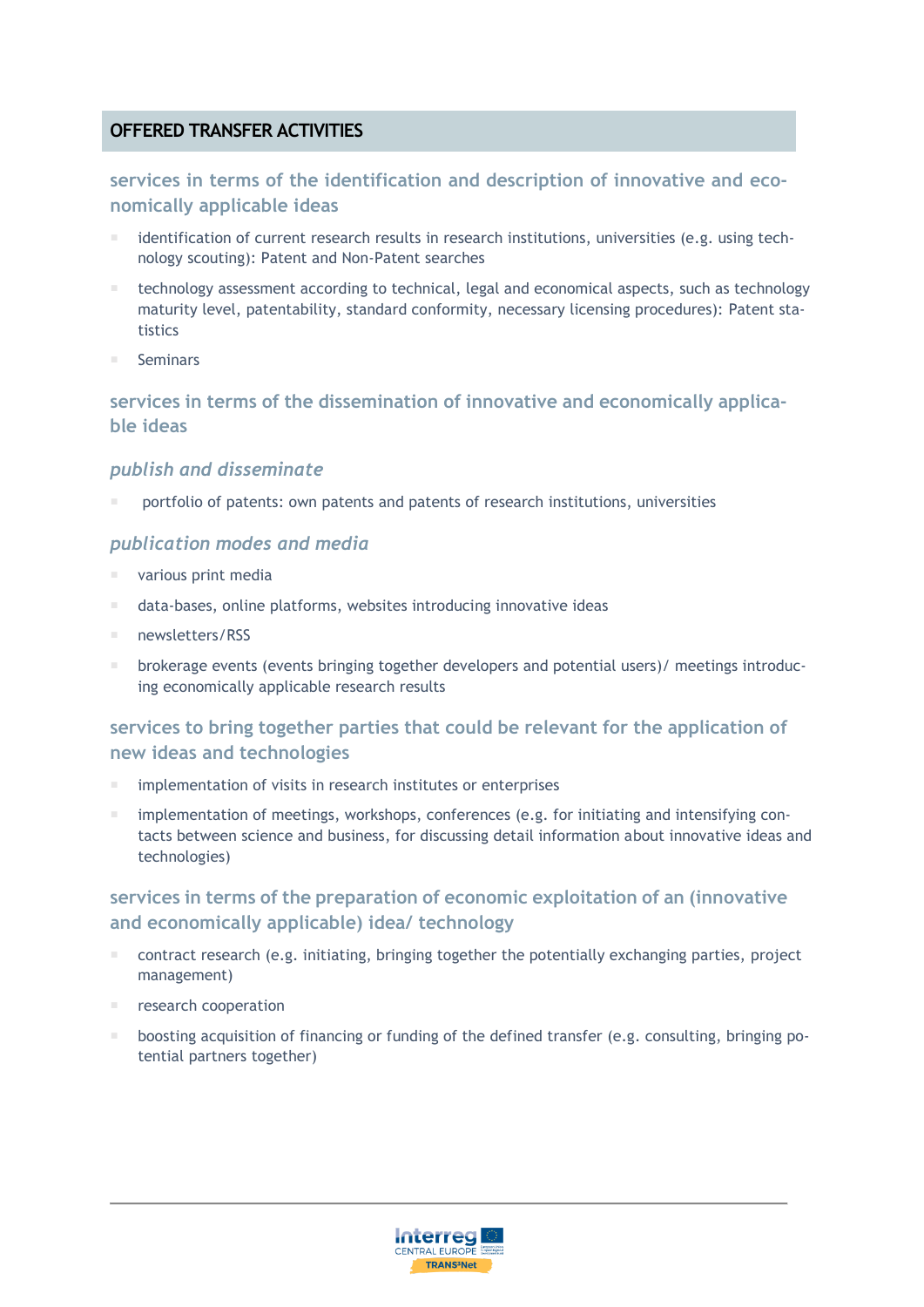# **services of the economic exploitation of innovative and economically applicable ideas**

- supporting patent exploitation/ licensing (e.g. patent search; market analysis, foundation consulting): offering first consultation for inventions free of charge through patent attorneys in the rooms of PIZ/ general advice to all apsects of the exploitation of intellectual property:
	- intellectual property (patents, utility models, design and trademarks)
	- property rights searches
- support for own searches in the PIZ research room
	- property rights assessment
	- workshops
	- acceptance of property rights

# **services in terms of collective advancement of innovative and economically applicable ideas resp. research fields**

- initiation and implementation of tools that do not follow an institutional structure (networks, discussion groups, alliances, clusters): collaboration in the board of the association of the german patent information centres (PIZ e.V.)
- support to the establishment of students' projects and looking after the students' work in the form of preliminary studies aimed at: the preparation of the implementation of innovative ideas/ new technologies in enterprises; the application of scientific results to tackle with practical problems in enterprises; the detection of deficits and bottlenecks that could make the application of new ideas and technologies in the enterprises difficult

#### **geographical area of transfer activities and services**

- **regional**
- national
- cross-border (PL $\leftarrow \rightarrow$ CZ; PL  $\leftarrow \rightarrow$ GE; CZ  $\leftarrow \rightarrow$ GE)
- European-wide
- world-wide

#### **TARGET GROUPS**

#### **kind of organisation**

 organisations offering or developing innovative ideas/ new technologies and organisations demanding for innovative ideas

#### **businesses of target groups**

- Agriculture, forestry and fishing
- Mining and quarrying
- Manufacturing
- Electricity, gas, steam and air conditioning supply